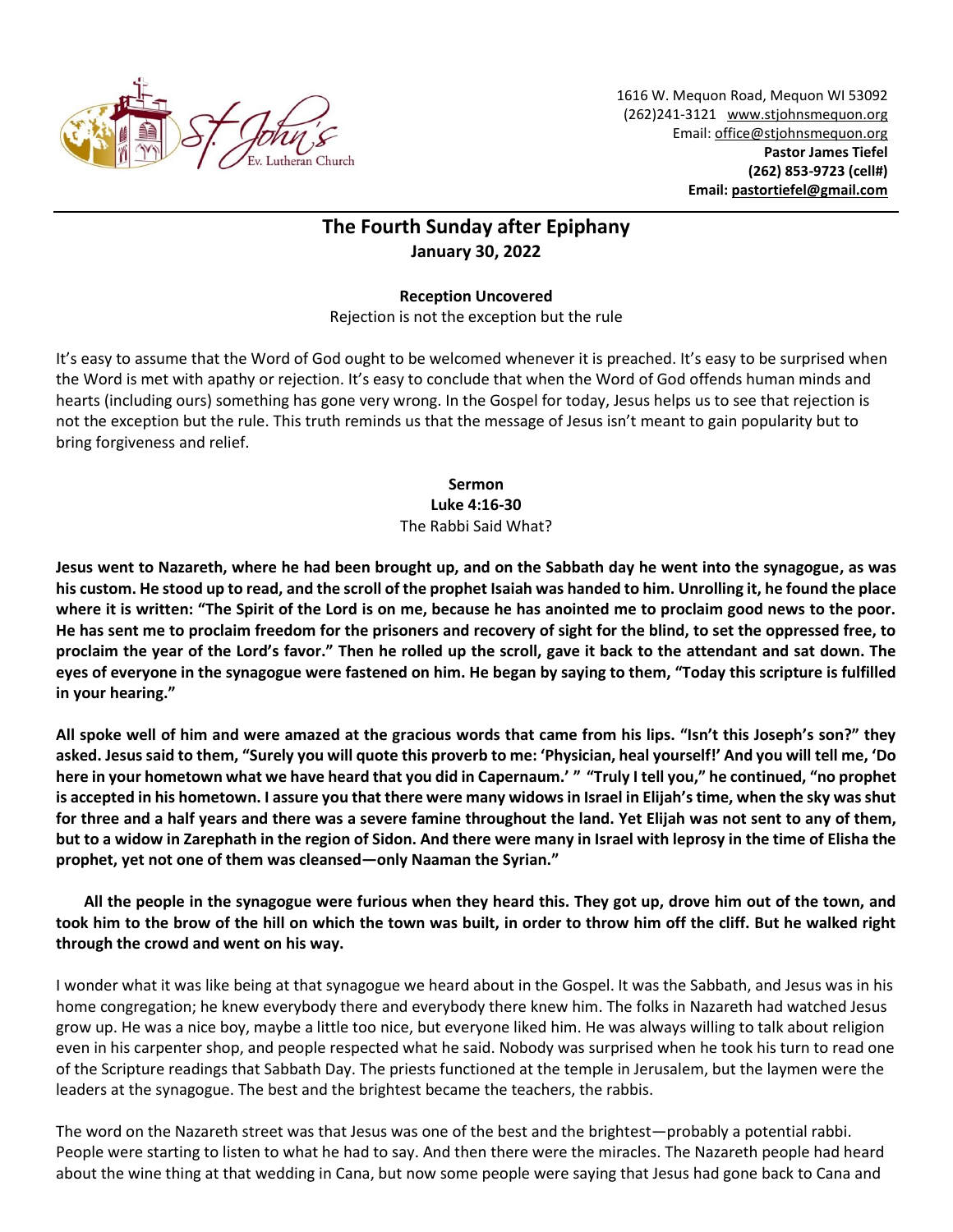healed a boy who was almost dead. So there must have been a buzz in the air on that spring day when Jesus stood up in the synagogue to read the Scriptures. Were the older men proud? Were the younger men jealous? Were the women straining to get a look?

A lot of time has passed since that Sabbath Day in Nazareth, but people still look forward to listening to Jesus. I mean, we certainly do. We wouldn't be in church if we weren't. A lot of people go to church and they look forward to listening to Jesus, too. Even people who don't go to church like having Christian neighbors and Christian employees and they don't even mind hearing Christians talk about Jesus now and then. But here's the sad reality. When people hear what Jesus is really saying, when they actually come to grips with his message—well, not so good.

That's what happened in Nazareth. Jesus read the Scriptures and he preached a sermon. And when he said Amen there were smiles and back slaps all around; fine sermon, young man. But deep inside every mind and every heart was the same compelling and confounding question: **The Rabbi Said What!?**

1. Jesus had returned to Galilee after celebrating the Passover in Jerusalem and he was preaching and teaching wherever he went. Eventually it came time for local boy to make good. Luke tells the story: **He went to Nazareth, where he had been brought up, and on the Sabbath day he went into the synagogue, as was his custom.** Well, the Joseph family never missed, of course. There was an order of service in the synagogue just like here. **He stood up to read, and the scroll of the prophet Isaiah was handed to him. Unrolling it, he found the place where it is written—**The reading was from Isaiah chapter 61. Maybe it was the selected reading for that day; probably it was a passage Jesus chose to read. Every worshiper in the synagogue knew this passage. It was part of a whole set of passages Isaiah wrote about the Messiah who was coming. These worshipers also knew that the speaker in Isaiah 61 was Messiah himself, speaking before he was born. So Jesus read: **The Spirit of the Lord is on me, because he has anointed me to proclaim good news to the poor. He has sent me to proclaim freedom for the prisoners and recovery of sight for the blind, to set the oppressed free, to proclaim the year of the Lord's favor.**

When Isaiah wrote these words, his eyes could see the homecoming of the nation of Israel. Messiah was coming to restore the poor and release the prisoners who were oppressed by their captors in Babylon. But Isaiah saw more, and what he saw is what we see. Isaiah's poor aren't broke, they're broken, they're disabled because of their sins and they can't put themselves back together. Isaiah's prisoners are chained by Satan who owns them and refuses to let them go. Isaiah's blind people can't see a way forward, they live in never-ending darkness and doom. Isaiah's oppressed carry the weight of their sins on their back every day and can't get out from under them. There's no future for these people. This is what they live with and this is how they'll die. These people Isaiah saw? We're those people. We're the poor and the prisoners and the blind and the oppressed and the hopeless. The Bible uses other words and says it in different pictures, but it all comes out the same. When it comes to our relationship with God, we are damned if we do and damned if we don't.

And that's exactly why we love listening to Jesus. What Isaiah prophesied we've seen happen. God sent Jesus to put us back together again. Jesus healed what was broken in us and he cured what was diseased. He offered his life and his death to God and he paid the price to get us out of Satan's prison. He opened our eyes so we could see his love and he lifted the guilt off our backs. We were hopeless but he presents to us a **time of favor and a day of salvation.** Long and short, Jesus took away the sin we were born with and he forgives the sins we live with and he gives us peace with God, he gives us joy in living, and he gives us hope for the future. And that's why we love to listen to Jesus! Because that's what Jesus says.

2. He said that in Nazareth, too, when he read from the prophet Isaiah. **Then he rolled up the scroll, gave it back to the attendant and sat down. The eyes of everyone in the synagogue were fastened on him. He began by saying to them, "Today this scripture is fulfilled in your hearing."** It was like a bombshell landed in the middle of the synagogue. They couldn't deny that he was a good preacher: **All spoke well of him and were amazed at the gracious words that came from his lips.** But the doubts came quickly: **Isn't this Joseph's son?** Is Joseph's son claiming to be Messiah? If they didn't say it, they were thinking it: **The rabbi said what?**